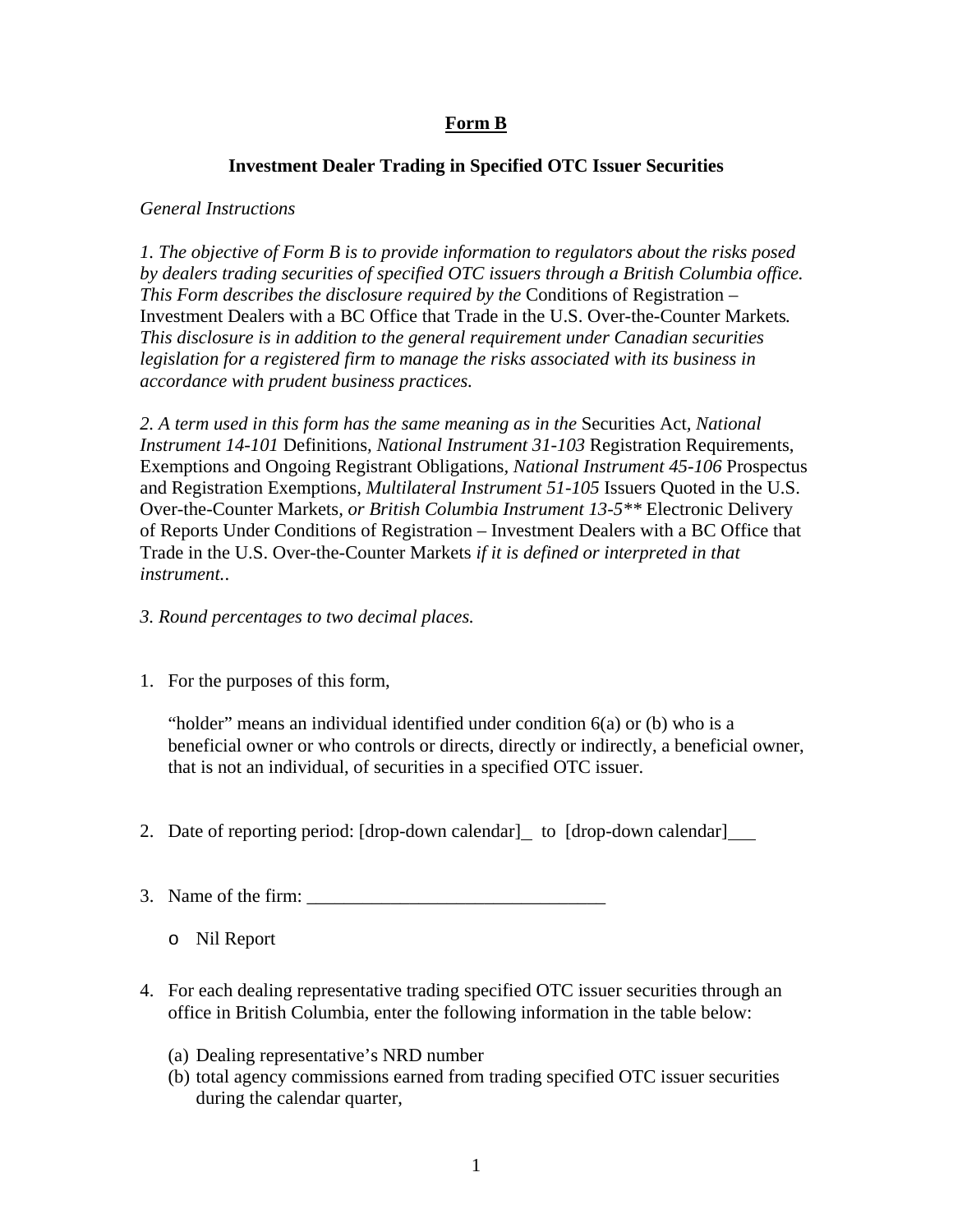- (c) total agency commissions earned from trading equity securities, other than specified OTC issuer securities, during the calendar quarter, and
- (d) percentage of commissions referred to in item 4(a) relative to the sum of the commissions referred to in items 4(a) and (b).

| Dealing<br>representative | (a) Dealing<br>representative's   OTC issuer<br>NRD number | (b) Specified<br>securities<br>commissions | (c) Other equity<br>securities<br>commissions | (d) Percentage<br>of commissions |
|---------------------------|------------------------------------------------------------|--------------------------------------------|-----------------------------------------------|----------------------------------|
|                           |                                                            |                                            |                                               | $\%$                             |
|                           |                                                            |                                            |                                               | $\%$                             |

- 5. Total agency commissions earned by the firm during the calendar quarter from trading specified OTC issuer securities through offices in British Columbia (the sum of column (a) of item 4):  $\frac{1}{\sqrt{1-\frac{1}{\sqrt{1-\frac{1}{\sqrt{1-\frac{1}{\sqrt{1-\frac{1}{\sqrt{1-\frac{1}{\sqrt{1-\frac{1}{\sqrt{1-\frac{1}{\sqrt{1-\frac{1}{\sqrt{1-\frac{1}{\sqrt{1-\frac{1}{\sqrt{1-\frac{1}{\sqrt{1-\frac{1}{\sqrt{1-\frac{1}{\sqrt{1-\frac{1}{\sqrt{1-\frac{1}{\sqrt{1-\frac{1}{\sqrt{1-\frac{1}{\sqrt{1-\frac{1}{\sqrt{1-\frac{1}{\sqrt{1-\frac{1}{\sqrt{1-\frac{1}{$
- 6. Total agency commissions earned by the firm during the calendar quarter from trading equity securities, other than specified OTC issuer securities, through offices in British Columbia, including the agency commissions earned by dealing representatives that do not trade specified OTC issuer securities (the sum of column (b) of item 4, plus the commissions earned by dealing representatives that do not trade specified OTC issuer securities):
- 7. Percentage of commissions referred to in item 5 relative to the sum of the commissions referred to in items 5 and 6: \_\_\_\_\_\_\_\_\_\_\_%
- 8. Total number of deposits of specified OTC issuer securities refused under condition 11:

Provide relevant information for each attempted deposit including the following:

| Date of attempted deposit:                          |
|-----------------------------------------------------|
| Name of issuer:                                     |
| Number of securities:                               |
| Last name of individual client:                     |
| First name of individual client:                    |
| Middle name of individual client:                   |
| Name of client, if the client is not an individual: |
| Jurisdictions linked to the attempted deposit:      |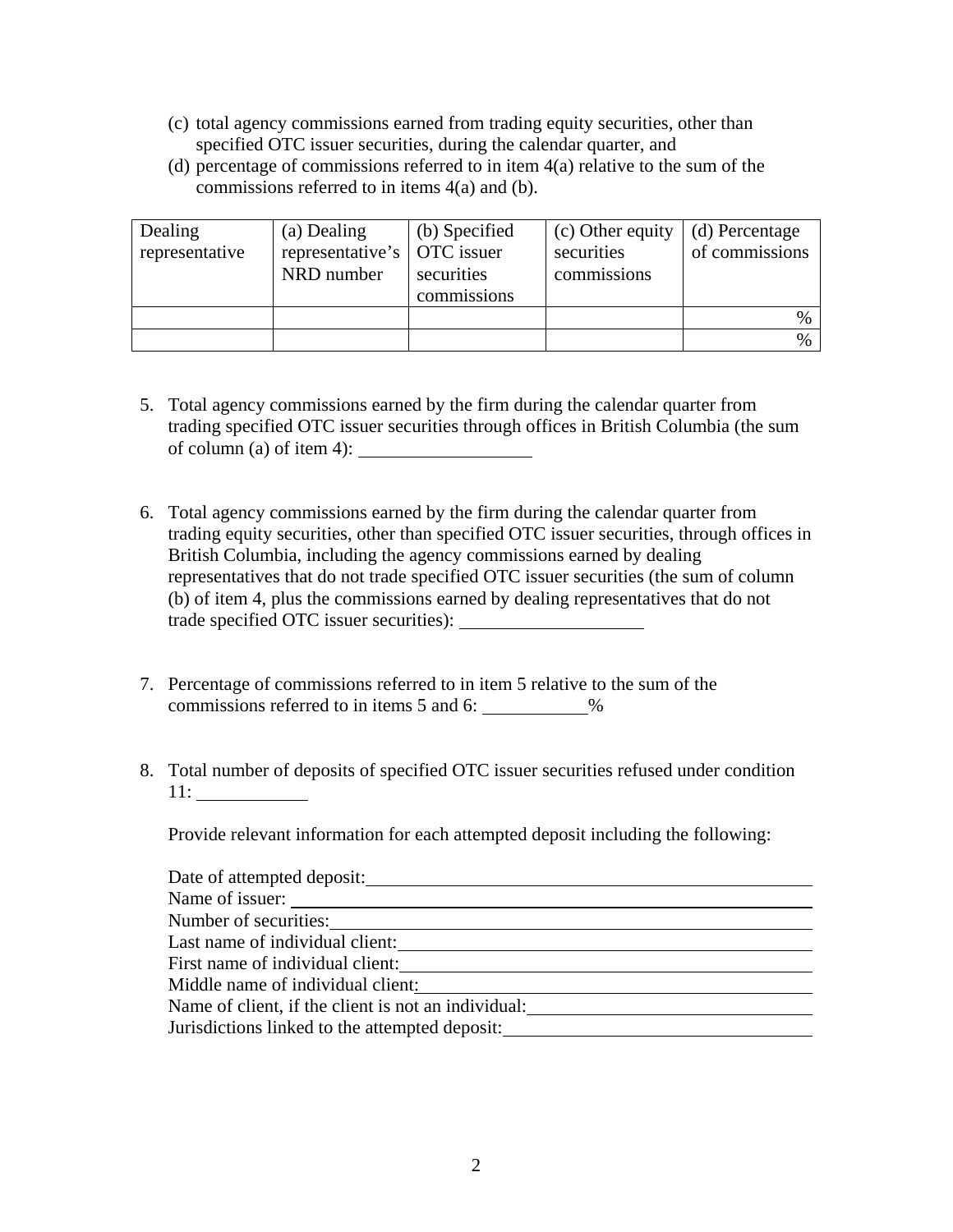From the following list, select the reason that best describes why the deposit was refused and any other relevant information:

o CTO other relevant information o delisted issuer other relevant information o disciplinary history other relevant information o filings not up-to-date other relevant information o gifted or third-party name certificate other relevant information o insufficiently documented acquisition other relevant information o insufficiently documented corporate beneficial owner other relevant information o insufficiently documented individual identity other relevant information o inability to form a reasonable belief that you know the identity of every individual who controls or directs, directly or indirectly, the beneficial owner other relevant information o issuer with insufficient trading history other relevant information o potential conflict of interest other relevant information o unacceptable risk other relevant information *Instruction*

*You must select a reason for each refused deposit of specified OTC issuer securities.* 

*Select from the list all the jurisdictions that you identified as linked to the attempted deposit.* 

*Provide the full legal name of the client whenever possible.*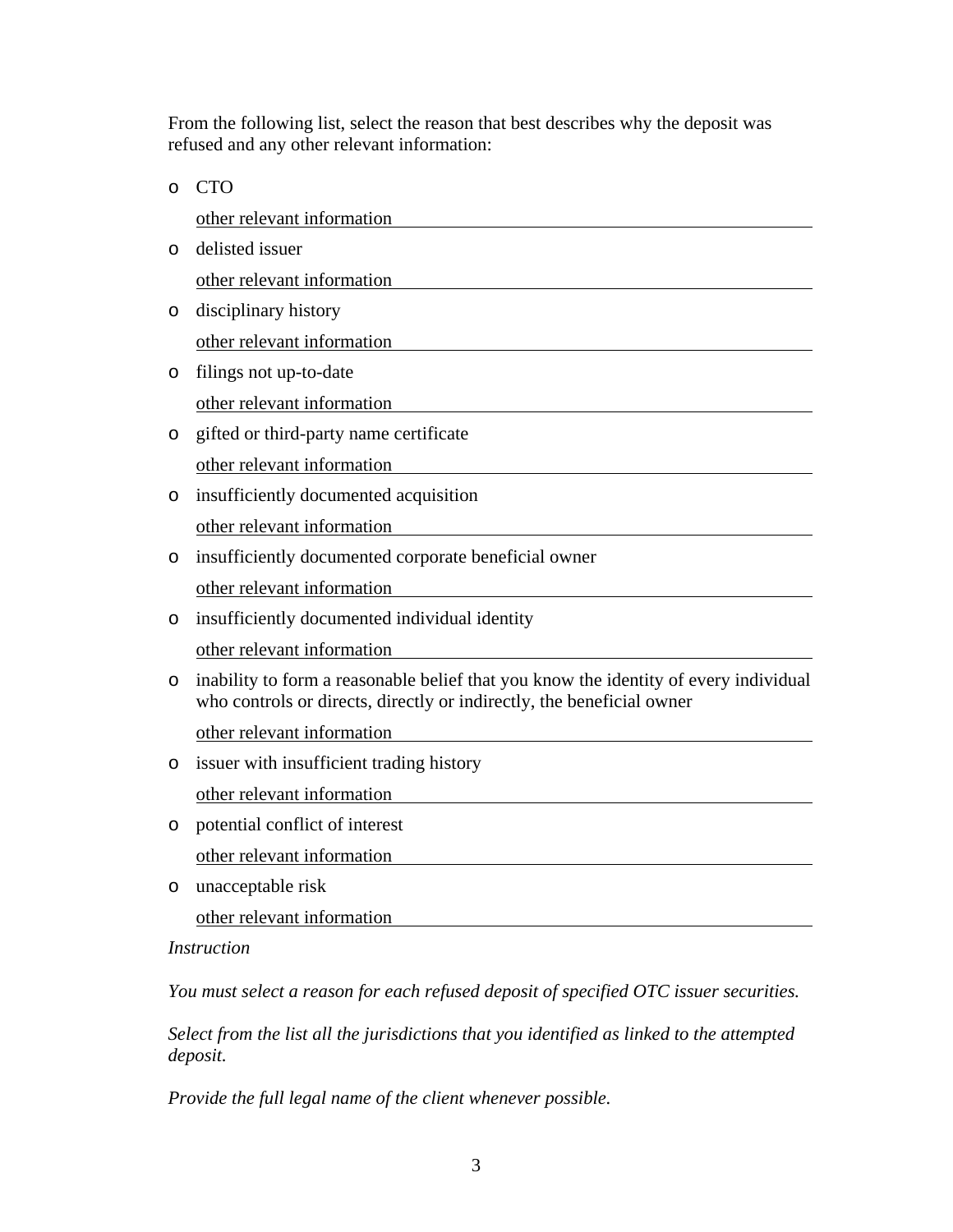- 9. For each holder, if the securities held, controlled, or directed by the holder through a British Columbia office were 10% or more of the specified OTC issuer's outstanding securities on the date your firm accepted the most recent deposit or purchase, enter the following information in the table below
	- (a) The legal name of the holder,
	- (b) the legal name of the specified OTC issuer,
	- (c) the ticker symbol of the specified OTC issuer,
	- (d) the total number of securities of a specified OTC issuer held, controlled, or directed by the holder identified in item 9(a) with your firm,
	- (e) the number of securities of the specified OTC issuer that are outstanding, and
	- (f) the percentage of a specified OTC issuers' securities outstanding that item 9(d) constitutes.

| (a) Legal<br>name of the<br>holder | $(b)$ Legal<br>name of the<br>specified<br>OTC issuer | (c) Ticker<br>symbol of securities<br>the<br>specified<br><b>OTC</b><br>issuer | (d) Number of<br>held,<br>controlled, or<br>directed | (e) Number<br>of securities<br>outstanding | (f) Percentage<br>of specified<br>OTC issuer's<br>outstanding<br>securities |
|------------------------------------|-------------------------------------------------------|--------------------------------------------------------------------------------|------------------------------------------------------|--------------------------------------------|-----------------------------------------------------------------------------|
|                                    |                                                       |                                                                                |                                                      |                                            | %                                                                           |
|                                    |                                                       |                                                                                |                                                      |                                            | $\%$                                                                        |

#### *Instruction*

*Enter the legal name of the holder beginning with the holder's last name, followed by the holder's first name, and then by any middle names.* 

- 10. For securities of a specified OTC issuer held, controlled, or directed by a holder through the firm's British Columbia office, if the holder's percentage of the outstanding securities of the specified OTC issuer, as calculated at the time of the most recent deposit, were among the highest three percentages under 10% of any specified OTC issuer's and exceeded 20,000 units of the specified OTC issuer's outstanding securities, enter the following information in the table below:
	- (a) the legal name of the holder,
	- (b) the legal name of the specified OTC issuer,
	- (c) the ticker symbol of the specified OTC issuer,
	- (d) the total number of securities held, controlled, or directed by the holder identified in item 10(a) with your firm,
	- (e) the number of securities of the specified OTC issuer that are outstanding, and
	- (f) the percentage of a specified OTC issuers' securities outstanding that item 10(d) constitutes.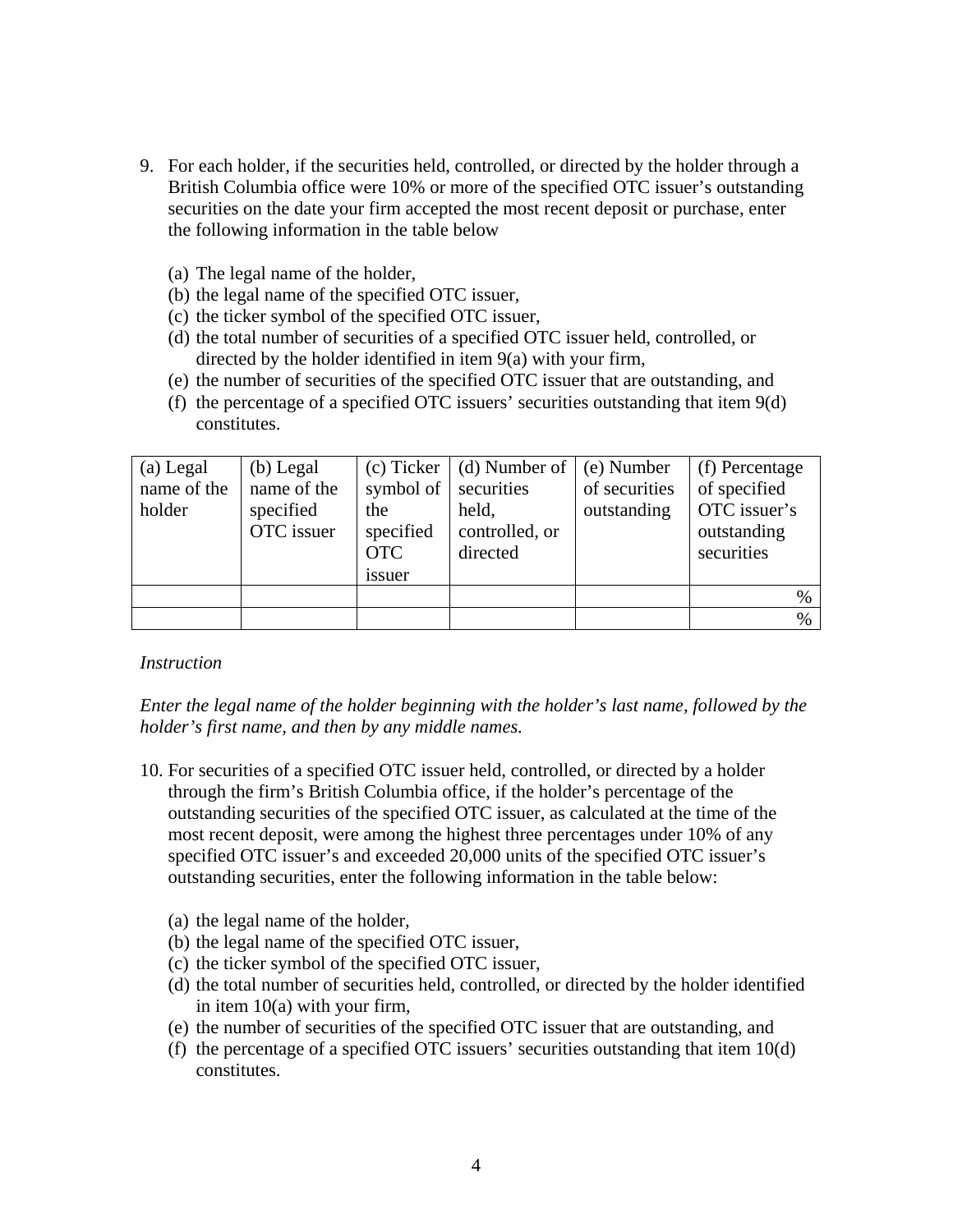| (a) Legal<br>name of the<br>holder | $(b)$ Legal<br>name of the<br>specified<br>OTC issuer | (c)Ticker<br>symbol of<br>the<br>specified<br><b>OTC</b><br><i>issuer</i> | (d) Number of<br>securities<br>held,<br>controlled, or<br>directed | (e) Number<br>of securities<br>outstanding | (f) Percentage<br>of specified<br>OTC issuer's<br>outstanding<br>securities |
|------------------------------------|-------------------------------------------------------|---------------------------------------------------------------------------|--------------------------------------------------------------------|--------------------------------------------|-----------------------------------------------------------------------------|
|                                    |                                                       |                                                                           |                                                                    |                                            | $\%$                                                                        |
| 2.                                 |                                                       |                                                                           |                                                                    |                                            | $\%$                                                                        |
| 3.                                 |                                                       |                                                                           |                                                                    |                                            | $\%$                                                                        |
| 4. (in case                        |                                                       |                                                                           |                                                                    |                                            | $\%$                                                                        |
| of a tie)                          |                                                       |                                                                           |                                                                    |                                            |                                                                             |
| 5. (in case                        |                                                       |                                                                           |                                                                    |                                            | $\%$                                                                        |
| of a tie)                          |                                                       |                                                                           |                                                                    |                                            |                                                                             |

#### *Instruction*

*We require reporting for some holders with securities of a specified OTC issuer that are below the 10 percent reporting threshold in item 9. When completed, an item 10 filing will provide information about the three highest levels of securities concentrations below the item 9 reporting threshold.* 

*You must report information about securities of a specified OTC issuer held through the dealer's offices in British Columbia for all the holders at the three highest-percentage concentrations under 10 percent. If more than one holder has the same percentage concentration, then file information about all holders with that percentage of concentration.* 

*Enter the legal name of the holder beginning with the holder's last name, followed by the holder's first name, and then by any middle names.* 

- 11. For a specified OTC issuer for which the firm facilitates trading, if the firm facilitated trading that meets or exceeds 20% of the units traded in that specified OTC issuer on all markets during a calendar week, enter the following information in the table below:
	- (a) the legal name of the specified OTC issuer,
	- (b) the ticker symbol of the specified OTC issuer,
	- (c) the date range for that week,
	- (d) total number of units of securities of the specified OTC issuer your firm traded,
	- (e) number of units traded on all markets, and
	- (f) item  $11(d)$  expressed as a percentage of item  $11(e)$ .